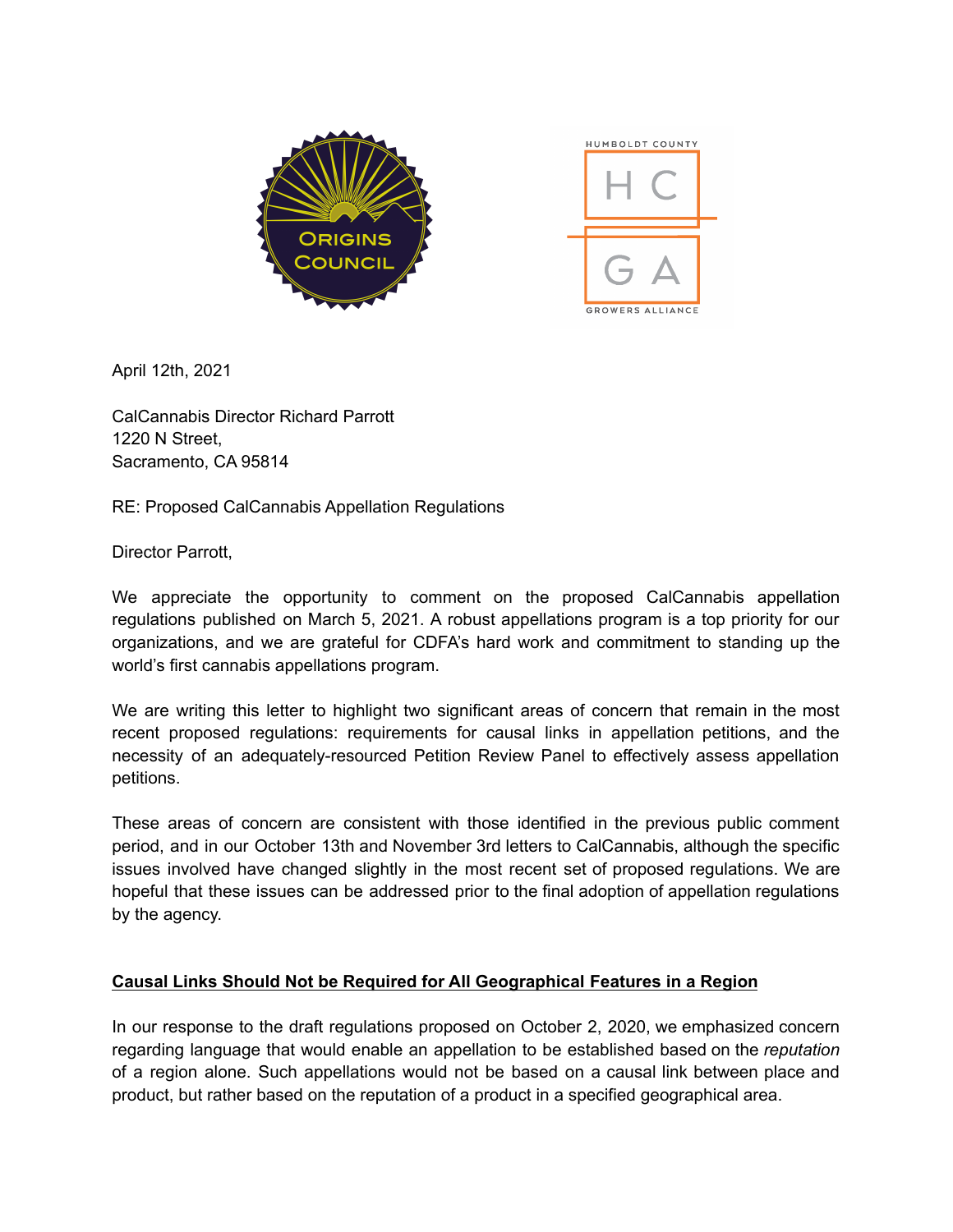We appreciate the attention to these issues in the March 5, 2021 proposed regulations. We were especially glad to see that the most recent regulations propose striking references to "reputation" and "cultural features" in Section 9106, so that the causal link necessary to establish an appellation is based on *terroir* and not reputation.

In addressing those issues, though, we're concerned another issue has been introduced in Section 9106(c), which now requires petitions to include: *A description of the quality or characteristic of the cannabis which is essentially or exclusively caused by each geographical feature, including an explanation of how the geographical feature causes the cannabis to have that quality or characteristic.* Similar language is included in 9106(d) as revised, requiring applicants to identify a standard, practice, and cultivar requirement that maintains a causal link between "each" geographical feature identified.

The word "each" is our main concern. In our last round of comments, as well as the present public comment period, we suggest wording for 9106(c) which would require a causal link to be drawn based on "one or more" geographical features. We're concerned that requiring a causal link to be established for at least five geographical features - climate, geology, soil, physical features, elevation, and potentially others - establishes a standard which will be difficult or impossible to meet.

We think a standard of "one or more" geographical features in Sections 9106(c) and 9106(d) is sufficient to establish a terroir-based causal link. Absent these amendments, we are concerned that the establishment of an appellation would become so onerous as to not be practical.

## **An Adequately-Resourced Petition Review Panel is Necessary to Review Petitions**

Under a terroir-based framework, it is essential that appropriate expertise is involved to evaluate petitions for the substance of their causal link claim and for the inclusion of standard, practice, and cultivar criteria. Appellations are not solely, or even primarily, cultural markers: they are based on human factors but also scientific determinations, based on hard data and evidence that establishes a causal link between product and place.

Draft regulations propose that CDFA "may" establish a Petition Review Panel, but this panel is not required in current regulation. We are concerned that, without a mandatory Petition Review Panel that is established and appointed before the agency receives petition submissions, there will not be sufficient structure in place to ensure that appellation petitions are of high quality and express defensible causal links.

In addition to being mandatory, the petition review panel should contain sufficient expertise to effectively review appellation petitions from a technical perspective. Currently, there is a proposed allocation of \$1.2 million in the state budget for CDFA to fund the appellations and OCal Programs. We believe a top priority for this funding should be to compensate members of